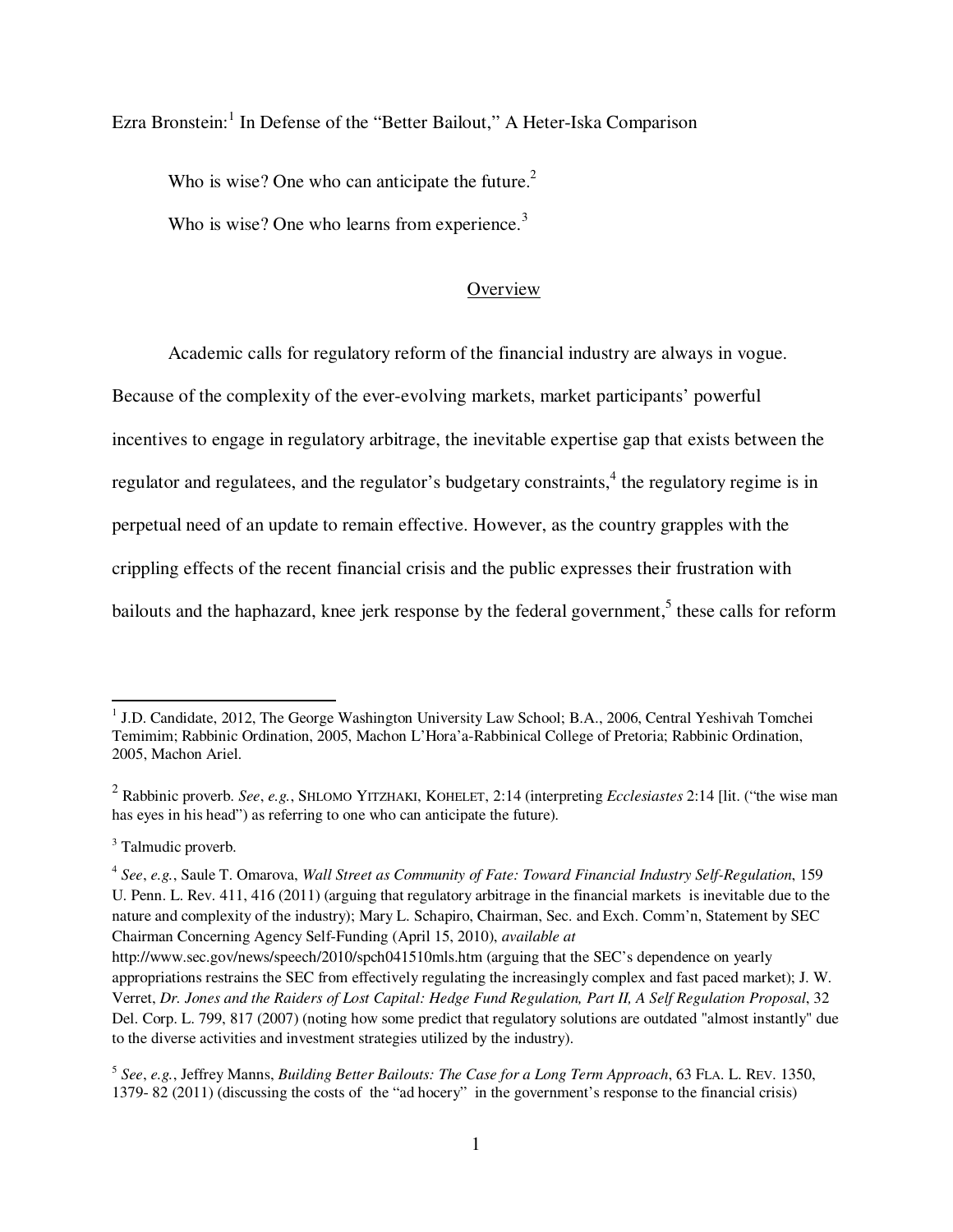have reached a feverish pitch.<sup>6</sup> In particular, the recent academic literature is replete with reform suggestions running the gamut from mandatory pre-funded insurance pools to the abolition of, or limitations to, the authority of financial self regulatory organizations.<sup>7</sup> In response to the chorus clamoring for reform, President Obama signed into law the Dodd-Frank Wall Street Reform and Consumer Protection Act (Dodd-Frank). <sup>8</sup> Dodd-Frank is a sweeping bill that aims to promote the financial stability of the United States, although its ultimate impact remains to be seen.<sup>9</sup>

Professor Jeffery Manns argues that a fundamental gap in Dodd-Frank is its failure to equip financial regulators with a proactive way of addressing a future financial crisis and the inevitable bailouts which would follow such a crisis.<sup>10</sup> To fill this gap, Manns calls for the

7 *See*, *e.g.*, Jeffrey N. Gordon & Christopher Muller, *Confronting Financial Crisis: Dodd-Frank's Dangers and the Case for a Systemic Emergency Insurance Fund,* 28 Yale J. Reg. 151, 154 (2011) (advocating for a prefunded insurance fund into which all large financial institutions would pay premiums); Nan S. Ellis et al**,** *The NYSE Response to Specialist Misconduct: An Example of the Failure of Self-Regulation,* (2009), *available at*  http://works.bepress.com/cgi/viewcontent.cgi?article=1000&context=nan\_ellis (suggesting that "specialists scandal" at the (then) NYSE demonstrates the failure of the SRO model and argues that for direct SEC regulation); Danielle Brian, *POGO Letter to Congress Calling for Increased Oversight Over Financial Self Regulatory Organizations*, PROJECT ON GOVERNMENT OVERSIGHT (Feb 23, 2010), *available at* http://www.pogo.org/pogofiles/letters/financial-oversight/er-fra-20100223-2.html (placing partial blame for the recent string of SRO failures on the "incestuous" relationship between the SROs and market participants).

8 Pub. L. No. 111-203, 124 Stat. 1376 (2010).

b7c025ed2ecf/Presentation/PublicationAttachment/1d4495c7-0be0-4e9a-ba77-

<sup>10</sup> Manns, *supra* note 5, at 1382.

<sup>6</sup> *See*, *e.g.*, Roger Lowenstein, *Occupy Wall Street: It's Not a Hippie Thing*, BLOOMBERG BUS. WEEK, *available at* http://www.businessweek.com/magazine/occupy-wall-street-its-not-a-hippie-thing-10272011\_page\_3.html (Oct. 27, 2011) (describing the overall message of the Occupy Wall Street demonstrators as a call for "more or better jobs, more equal distribution of income, less profit (or no profit) for banks, lower compensation for bankers" and a reduction in the influence that corporations wield in politics"). For a somewhat dated yet sophisticated argument, *see generally* LAWRENCE E. MITCHELL, CORPORATE IRRESPONSIBILITY (2001) (advocating for dramatic reforms in corporate law as a means of tempering the moral hazard inherent in the combination of a shareholder primacy approach to corporate governance with limited liability).

<sup>9</sup> *See*, SUMMARY OF THE DODD-FRANK WALL STREET REFORM AND CONSUMER PROTECTION ACT, DavisPolk.com (July 21, 2010), http://www.davispolk.com/files/Publication/7084f9fe-6580-413b-b870-

f786fb90464a/070910\_Financial\_Reform\_Summary.pdf (providing a summary of Dodd-Frank and noting that Dodd-Frank requires 243 rulemakings and 67 studies).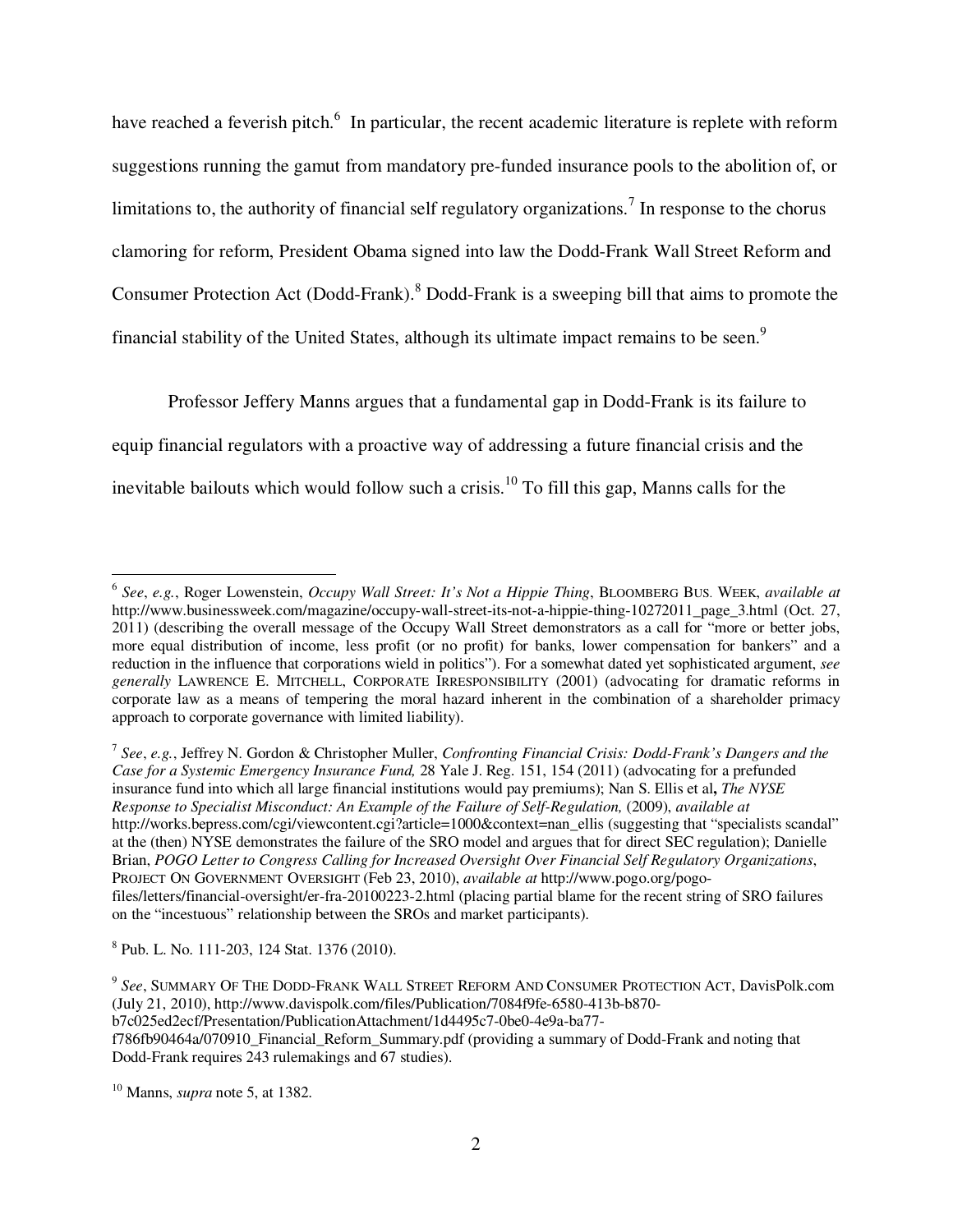creation of an independent agency, the Federal Government Investment Corporation (FGIC).<sup>11</sup> In the event of a future financial crisis, the FGIC would serve as an investor of last resort and would institutionalize the bailout process and condition government intervention on the recipient's concessions to affect structural changes aimed at forcing the failing institution to share long term risks and returns with taxpayers.<sup>12</sup> By coercing the recipient to internalize risk while providing the taxpayers with the long term returns, the FGIC would allow the government to proactively address a future crisis while minimizing the moral hazard problems inherent in the recent batch of bailouts.<sup>13</sup>

This Note attempts to support Manns's premise that an institutionalized approach to confronting moral hazard and risk that flows to, and from, a necessary yet unattractive financial product may generate a workable solution by drawing a functional comparison between the FGIC and a time-proven Jewish Business Law mechanism known as the Heter Iska.

# The Heter Iska

Jewish Law (Halakha)<sup>14</sup> forbids the charging, or paying, of interest (Heb. "Ribis")<sup>15</sup> in business transactions between Jews.<sup>16</sup> In order to encourage lending, Halakhic scholars have

<sup>12</sup> *Id*. at 1388-92.

 $^{13}$  *Id.* 

l

<sup>11</sup> *Id*. at 1383-88.

<sup>&</sup>lt;sup>14</sup> The terms "Jewish Law" and "Halakha" are used interchangeably.

<sup>&</sup>lt;sup>15</sup> The definition of Ribis as "interest" is imprecise as it is both over-inclusive and under-inclusive. For more on the scope of the Ribis laws, *see*, *e.g.*, J. Stern, *"Ribis: A Halachic Anthology"*, IV J. Halacha Contemp. Soc'y 46, 46- 66 (Fall 1982) (exploring the parameters of the Ribis laws); ENCYCLOPEDIA JUDAICA, *Usury* (1996 corrected edition bt Keter Publishing House Jerusalem Ltd., Israel); Steven H. Resnicoff, *A Commercial Conundrum: Does Prudence Permit the Jewish 'Permissible Venture'?*, 20 Seton Hall Law Review 77 (1989), *available at*  http://www.jlaw.com/Articles/venture.html. In this Note, Ribis is referred to as "interest" for lack of a better term.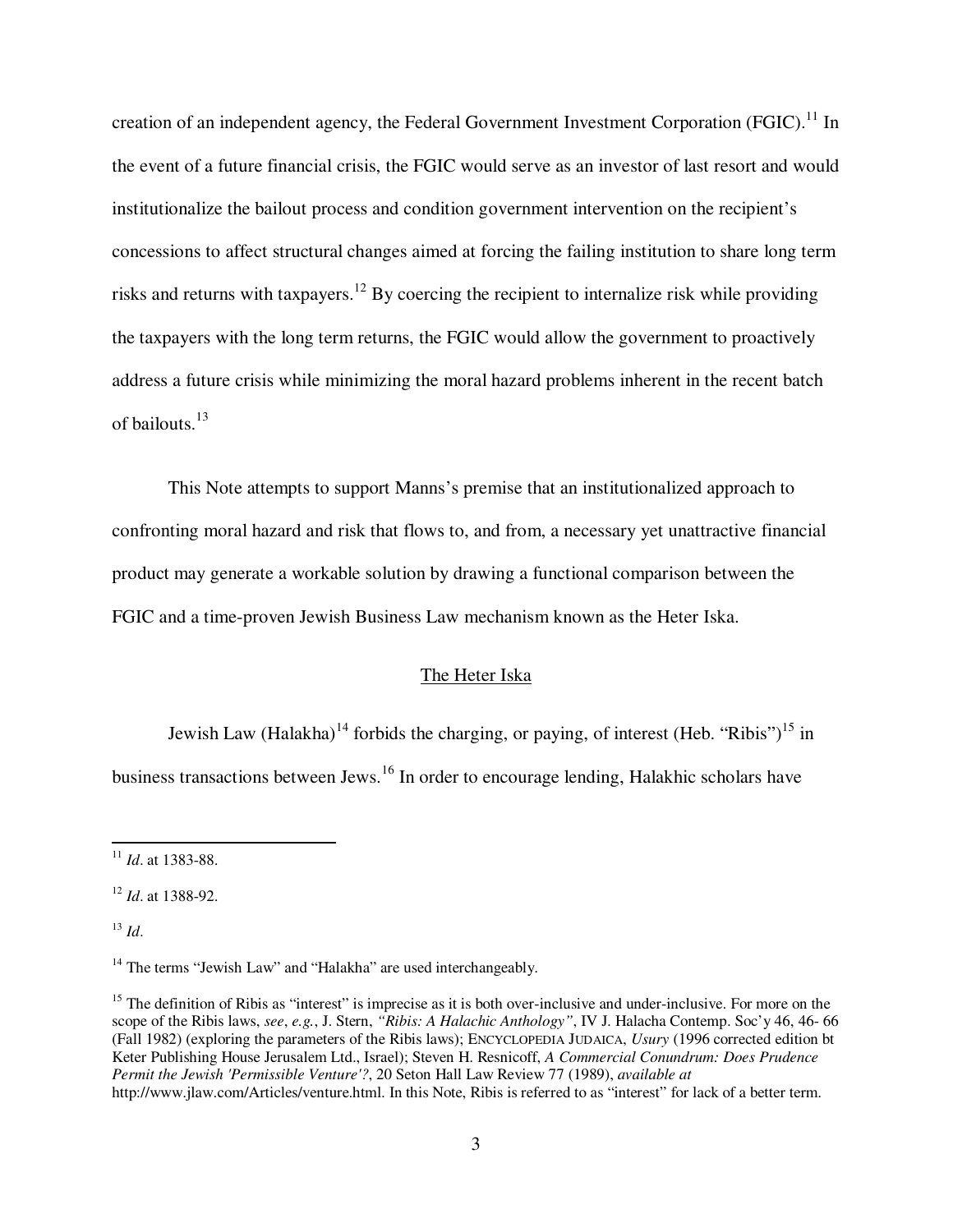debated, for hundreds of year, how to structure a transaction in a way that mimics the essential characteristics of an interest bearing loan yet remains Halakhicly permissible.<sup>17</sup> Although there are several variations of the preferable structure, the "Heter Iska" partnership has evolved from these scholars' suggestions.<sup>18</sup> Essential, the Heter Iska is a complicated legal mechanism that restructures a loan into a partnership investment with a pre-determined rate of expected profit.<sup>19</sup> The terms of the Heter Iska are such that the contributing partner (*i.e.*, the lender) is practically guaranteed the return of the principal with "interest."

To illustrate, a typical Heter Iska agreement includes the following provisions:  $^{20}$  First, the lender is considered to have entered into a partnership agreement (or joint venture) with the borrower. Second, as a partnership, half, or in some versions all, of the transferred money is legally defined as having been invested in the partnership rather than as having been loaned to

 $17$  One of the earliest mentions of a Heter Iska-like agreement is found in a Responsa attributed to Rabbi Israel Isserlein Ben Petachia (1390-1460). *See* ISRAEL ISSERLEIN BEN PETACHIA, TERUMAT HADESHEN, Responsa 302.

<sup>18</sup> Lit. "permissible venture." *See* Resnicoff, *supra* note 15.

<sup>19</sup> For an overview of the evolution of the Heter Iska, *see generally* sources cited *supra* note 14; ARI MARBURGER, BUSINESS HALACHA 109-128 (2008).

<sup>20</sup> *See infra* Exhibit A.

 $16$  As an aid to understanding the Jewish Law context of this section, it is useful to have a general understanding of the history and structure of Jewish Law. For the following overview, *see* Michael J. Broyde & Steven H. Resnicoff*, Jewish Law and Modern Business Structures: The Corporate Paradigm*, 43 Wayne L. Rev. 1685, 1685 n.1 (1997): Jewish law or Halakhah, is used . . . [to] denote the entire subject matter of the Jewish legal system, including public, private, and ritual law. . . . The Pentateuch (the five books of Moses, referred to collectively as the Torah) is the elemental document of Jewish law, and according to Jewish legal theory, was revealed to Moses at Mount Sinai. The Prophets and Writings, the other two parts of the Hebrew Bible, were written over the next 700 years, and the Jewish canon was closed around the year 200 before the Common Era (B.C.E.). . . . The period from the close of the canon until 250 of the Common Era (C.E.) is referred to as the era of the Tannaim, the redactors of Jewish law…The next five centuries constitute the epoch in which the two Talmuds (Babylonian and Jerusalem) were written and edited by scholars called Amoraim ("those who recount" Jewish law) and Savoraim ("those who ponder" Jewish law). . . . The Babylonian Talmud is of greater legal significance than the Jerusalem Talmud and is a more complete work. . . . From the period of the mid- fourteenth century until the early seventeenth century, Jewish law underwent a period of codification, which led to the acceptance of the law code format of Rabbi Joseph Karo [1488- 1575], called the Shulhan Arukh, which serves as the basis for modern Jewish law. . . .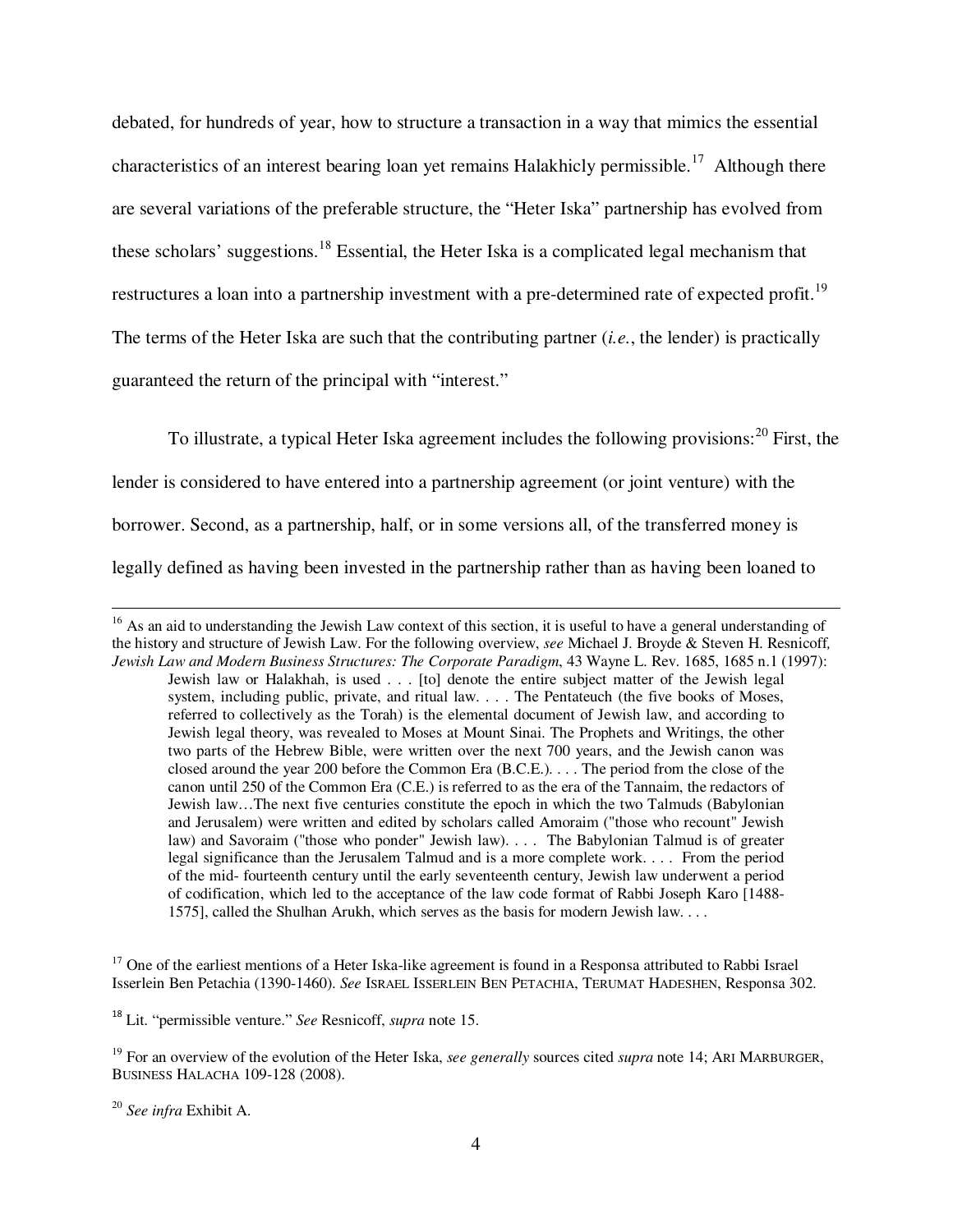the borrower.<sup>21</sup> Third, profits and losses are shared equally between the partners (*i.e.*, the lender and borrower).<sup>22</sup> Fourth, before profits or losses are divided, the agreement requires the borrower to provide a precise accounting of how well, or poorly, the partnership has performed. Fifth, depending on whether the borrower claims the partnership suffered losses or enjoyed gains, the Heter Iska provides the only two acceptable means of validating the accuracy of the accounting.<sup>23</sup> To verify the extent of losses, the lender may require the borrower to produce two Halakhicaly acceptable witnesses. To verify the extent of gains, the lender may require the borrower to take a solemn oath.<sup>24</sup> Fifth, if the borrower cannot, or elects not to, provide the lender with the required accounting of profits or losses, the borrower agrees to repay the lender the principal, plus a pre-determined sum of profit on her investment (*i.e.*, the interest). In exchange for the receipt of this pre-determined profit payment, the lender agrees to waive the borrower's obligation to provide a proper accounting.

For a religious borrower, the two acceptable methods of verifying the partnership's profits or losses (*i.e*., through producing witnesses or taking of a solemn oath) are not particularly attractive. This is because, as a practical matter, it is unlikely that there are two acceptable witnesses who have direct knowledge of the business affairs.<sup>25</sup> Additionally, Halakha

l

 $21$  Accordingly, in the Heter Iska there is no lender or borrower. Rather, there is passive investor and an actively managed partnership. In this note, the terms lender or borrower are used merely for clarity.

 $22$  Note: prior to the division of profits, the Heter Iska mandates that the lender pay a nominal "management fee" to the borrower. An alternative form of compensation would be to award the borrower a greater percentage of the profits. MARBURGER, *supra* note 19, at 114 & n.21.

 $^{23}$  As will be explained below, for an observant Jew, these two options are impracticable.

<sup>&</sup>lt;sup>24</sup> See id., at 112 (citing authorities holding that the Heter Iska may not require witnesses to verify the extent of gains)

<sup>25</sup> Halakha severely limits the acceptability of witnesses. *See*, *e.g.*, MAIMONIDES, MISHNA TORAH*:* HILCHOT EIDUT 9:1 (disqualifying ten broad categories of people from testifying as witnesses).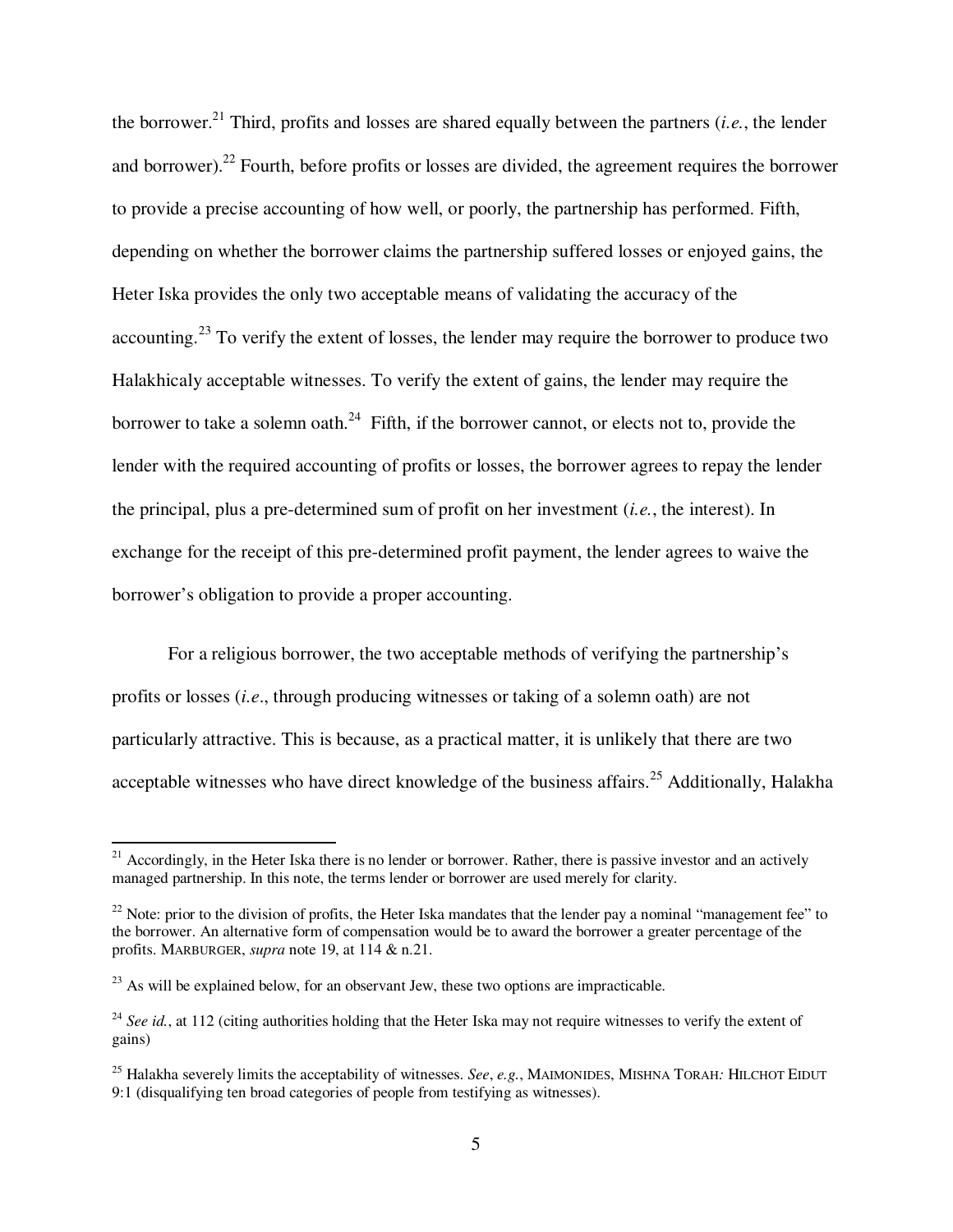strongly discourages the taking of an oath in all circumstances.<sup>26</sup> The borrower's remaining option is to repay the principal with the pre-determined rate of return. As expected, the vast majority of Heter-Iska borrowers choose to make the payment and the lender is repaid the principal with profit (*i.e.*, interest).

Stated differently, the Heter Iska creates a partnership structure that, for the contributing partner, is the functional equivalent of an interest bearing loan as she (the contributing partner) is practically guaranteed the return of the principal and a pre-determined profit payment.

However, notwithstanding the functional similarities to a traditional loan, a major distinction between a traditional loan and the Heter Iska is the degree of risk that the lender assumes. In a traditional loan, the lender assumes the risk of the buyer's unlawful default. In a Heter Iska agreement, however, because the lender is an investor, the lender assumes the risk of the "borrower" lawfully defaulting should the venture fail.<sup>27</sup> The possibility of a lawful default on the Heter Iska loan inevitably creates moral hazard. This is because a borrower, armed with the knowledge that the lender ultimately bears the cost of failure,  $28$  is more likely to engage in unsound business practices than she would in the case of a traditional loan. Because of the

<sup>26</sup> *See* Exodus 20:7 (prohibiting the taking of God's name in vain).

<sup>&</sup>lt;sup>27</sup> This assumes the (unlikely) prospect of the borrower producing two qualifying witnesses. In the event of such a default, an issue that often arises is whether the lender can, nonetheless, enforce the repayment of the loan in secular courts. Although a complete analysis of the enforceability of a Heter Iska in a secular court is beyond the scope of this note, for our purposes it is sufficient to note that secular courts tend to view rabbinical courts as arbitration. *See*  Kenneth H. Ryesky*, Secular Law Enforcement of the Heter 'Iska*, JEWISH LAW ARTICLES n.30 and accompanying text, http://www.jlaw.com/Articles/heter1.html(citing cases where secular courts treat rabbinical courts as arbitration). As with all arbitration agreements, a detailed Heter Iska that is understood, and signed, by the parties is likely to be upheld in a secular court. *Id*. *See also generally* Resnicoff, *supra* note 15.

 $^{28}$  In the case of a borrower that is willing to take an oath or that can produce qualifying witnesses.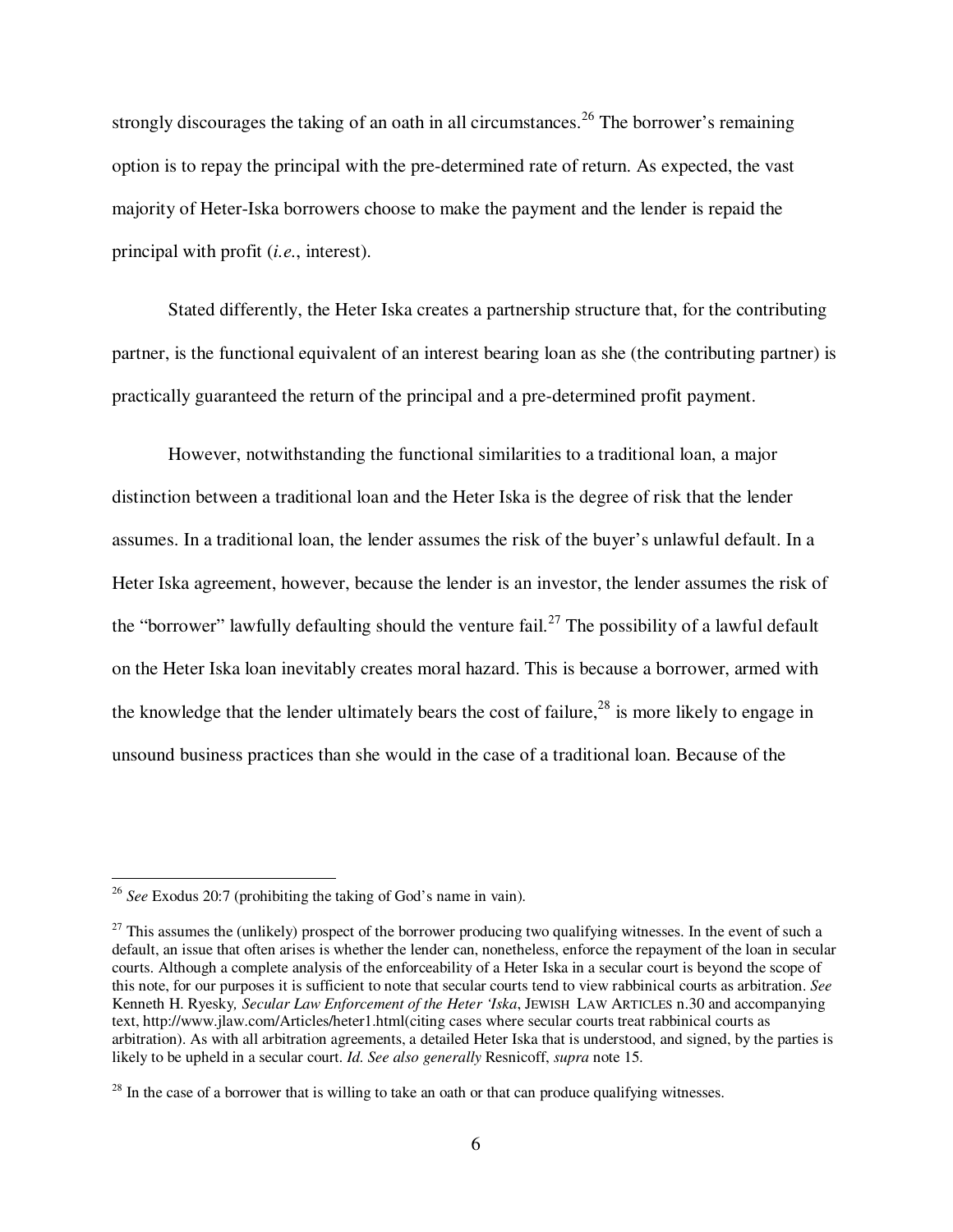heightened risk in a Heter Iska, Heter Iska lenders scrutinize prospective borrowers, and the borrower's business plans, more diligently than they would with a traditional loan.<sup>29</sup>

Additionally, because the Heter Iska agreement is contractually based,  $30$  the Heter Iska document lends itself to modification through revisions of its terms.<sup>31</sup> Indeed, Heter Iska lenders are encouraged to protect their interests by inserting creative provisions that tend to minimize moral hazard.<sup>32</sup> One interesting example is the "preclusion" provision that requires borrowers to notify lenders within thirty days of an anticipated loss or shortfall. Additionally, the provision requires the borrower immediately repay the lender any remaining funds. Finally, the failure to notify the lender is construed to be an admission that the partnership is performing according to expectation. The preclusion provision, therefore, serves a dual purpose. One, it forces the borrower to internalize risk by making it increasingly difficult for to claim losses. Two, it precludes the lender from losing more than thirty days of "interest." While these suggestions do not eliminate a lender's risk, nonetheless, they are useful in keeping the interest of the borrower in-line with the interests of lender.

In sum, the Heter Iska is a tool born out of necessity and presents problems with moral hazard. Yet, for hundreds of years, inter-community Jewish business transactions are

l

<sup>&</sup>lt;sup>29</sup>MARBURGER, *supra* note 19, at n.34 and accompanying text (citing SMA, KUNTRES HARRIBIS, KISTZUR 3.

 $30$  To be Halakhicly valid, the Heter Iska must be reduced to writing, understood by the parties, and signed. For a detailed analysis of the basis for these requirements*, see*, *e.g.*, MENACHEM MENDEL SCHNEERSON, TZEMACH TZEDEK-YORAH DEAH, Responsa 88. Additionally, as a practical matter, secular courts tend to regard Heter Iskas as arbitration agreements only when they are fully reduced to writing and signed by the parties. *See* sources cited *supra* note 25.

 $31$  Rabbinic scholars constantly adjust the Heter Iska to meet the needs of the evolving marketplace. An example of a major, and controversial, Heter Iska innovation is the "general Heter Iska" (Heter Iska Klali) for Jewish owned banks. *See generally*, YAAKOV BLAU, BRIS YEHUDA, Responsa 40.

 $32$  As a matter of Jewish Law, parties to a transaction with a creative Heter Iska should consult with a competent Halakhic authority before relying on any such document.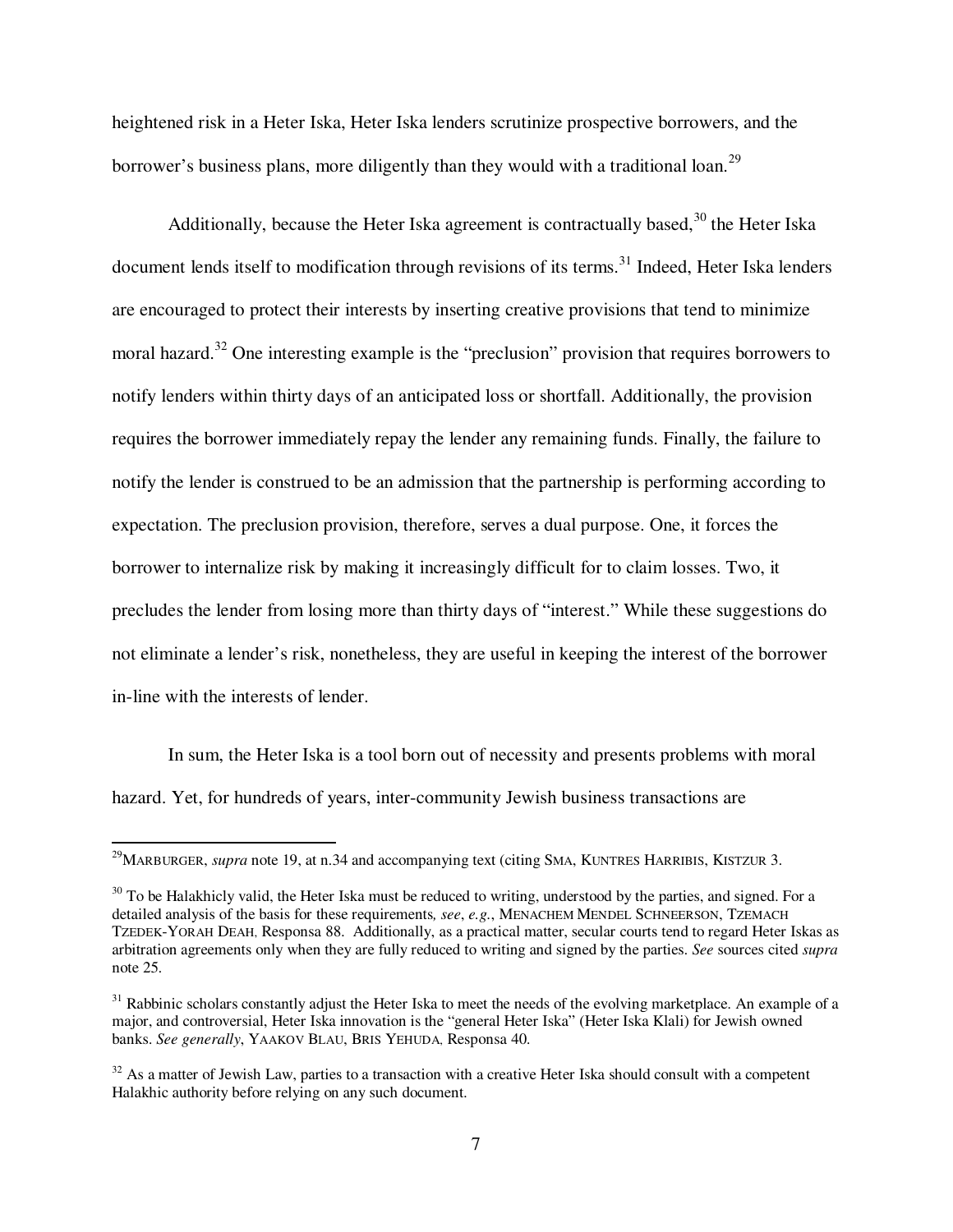successfully negotiated and performed with the Heter Iska as a central loan document. Indeed,

the Heter Iska is currently used by institutional and private investors worldwide.<sup>33</sup> The success of the Heter Iska is partially attributable to its lenders' no nonsense approach of directly confronting problems with moral hazard with tough provision that nudge the borrower's interests towards that of the lender's.

# The Bottomless Bailout

 Although the precise trigger for the current financial crisis is a matter of debate, there is widespread consensus that the out-of-control systemic risk<sup>34</sup> that plagues our financial system, and the failure of firms to internalize those risks, shoulders much of the blame.<sup>35</sup> Unfortunately,

<sup>33</sup> *See*, *e.g.*, ENCYCLOPEDIA JUDAICA, *supra* note 15 (noting how the Heter Iska from is used by institutional investors worldwide); *Bank Tailor Lending for Jewish Lenders*,

http://www.business.rutgers.edu/media/coverage/bank-tailors-lending-jewish-community. *See also infra* Exhibit B (a copy of an original Heter Iska signed by the Israel Electric Company (IEC), Israel's main electric supplier, for purchasers of IEC's corporate bonds).

<sup>34</sup> For an in-depth treatment of the nature of systemic risk in the financial sector, *see*, *e.g.,* Steven L. Schwarcz, *Systemic Risk*, 97 GEO. L.J. 193 (2008); Kimberly D. Krawiec, *More Than Just "New Financial Bingo": A Risk-Based Approach to Understanding Derivatives*, 23 J. CORP. L. 1, 47 (1997) (defining systemic risk as "risk that a disturbance will impair the efficient functioning of the financial system and, at the extreme, cause its complete breakdown").

<sup>35</sup> *See generally*, FINANCIAL CRISIS INQUIRY COMMISION, FINAL REPORT ON THE CAUSES OF THE FINANCIAL AND ECONOMIC CRISIS IN THE UNITED STATES, at xxii (Jan. 2011), *available at* http://fcicstatic.law.stanford.edu/cdn\_media/fcic-reports/fcic\_final\_report\_full.pdf. *See also*, *e.g.*, Ormarova, supra note 3, at (attributing the near collapse of the global credit and capital markets to Wall Street's lack of community of fate mentality, the "unbridled pursuit of economic profit," and the general incompetence of the industry's regulators); Olufunmilayo B. Arewa, *Risky Business and Credit Failure*, 104 Nw. U. L. Rev. Collquy 398, 399 (2010) (noting that the problems with systemic risk in the recent crisis illustrated the gaps in industry risk models and internal risk management structures).

In particular, arguably, one catalyst for the economic downturn was the securitization of sub-prime mortgages, the resulting liquidity, and the yield drawn from their subsequent sale. The return on these mortgage backed securities maximized the investments of the various banks that participated in the sub-prime business. Fannie Mae and Freddie Mac's special status as Government Sponsored Enterprises, coupled with traditional concepts of limited liability and the risk-spreading qualities of securitization, helped to create a delusional sense of security for shareholders. As private-label banks joined in the game, the stakes grew even greater. Banks reaped the benefit of easy liquidity offered by securitization, while the buyers of these mortgages were stuck with "toxic" mortgages. The cycle of irresponsible lending, securitization, and large profit margins continued until the cycle's inevitable bust. The end result was the collapse of the housing market and a general economic recession. *See*, *e.g.*, ROGER LOWENSTEIN, THE END OF WALL STREET 1-39 (2010) (describing the role of the secondary mortgage market in the collapse of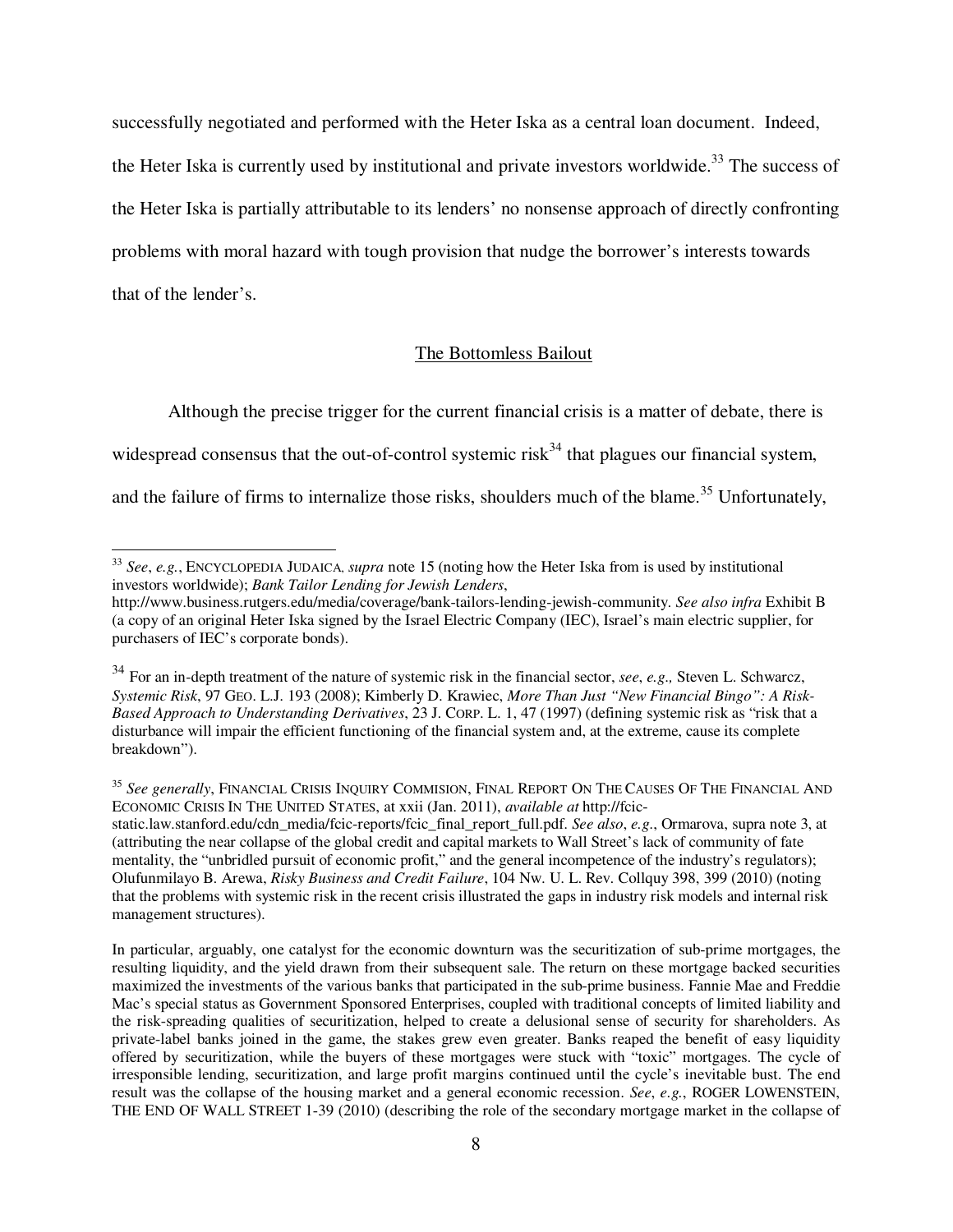the recent batch of bailouts did little to minimize this problem.<sup>36</sup> Indeed, a strong argument can be made that the bailouts aggravated the moral hazard that encouraged the risky behavior in the first place.<sup>37</sup> For distressed banks, the ready availability of taxpayer-sponsored bailout funds on terms far below market rates solidified the perception that banks need not internalize the brunt of bad risks that they assumed.<sup>38</sup> To make matters worse, because the salient qualification to be a fitting candidate for a bailout seemed to be "too big to fail," the bailouts have the perverse effect of implicitly encouraging banks to grow even riskier and bigger so as to guarantee that they be eligible for a bailout during the next crisis. $39$ 

On July 21, 2010, President Obama signed into law the Dodd-Frank Act.<sup>40</sup> The stated

objectives of Dodd-Frank include: "[t]o promote the financial stability of the United States . . . to

<sup>36</sup> *See generally* Manns, *supra* note 5, at 1370-77 (discussing the shortcomings of the TARP bailout).

<sup>37</sup> *See*, *e.g.*, *id*. at 1380 ("The myriad of specially tailored bailouts raised the moral hazards for future bailouts, as companies may have greater incentives to magnify risk-taking to ensure that a debacle in their economic sector will capture the government's attention.").

<sup>38</sup> One would imagine that, with the leverage that comes by virtue of being the liquidity provider of last resort, the government would make bailout funds contingent on the recipient affecting structural reforms intended to minimize the need of further bailouts. At a minimum, the government would insist on terms that have some bearing to the prevailing market rates for similar funds. Unfortunately, that is not the case. Rather, with a few isolated exceptions, the government has doled out tremendous sums of money to problematic institutions on terms far below what the market would dictate and without having implemented significant structural reforms. *See*, *e.g.*, *id.*, at 1375-76 (comparing the federal government's bailout of Goldman Sachs with Berkshire Hathaway's five billion dollar investment in Goldman Sachs, concluding that Berkshire Hathaway's investment [theoretically] yielded more than double the rate of return of the government's bailout, even though it assumed the same level of risk.)

<sup>39</sup> *See*, *e.g.*, *id*. at 1383; Caroline Salas Gage, *Fed's Fisher Says Regulators Should Break Up 'Behemoth' Banks*, BLOOMBERG (Nov. 15, 2011), http://www.bloomberg.com/news/2011-11-15/fed-s-fisher-regulators-should-breakup-behemoth-banks.html (noting how **"**sustaining too-big-to-fail-ism and maintaining the cocoon of protection of systemically important financial institution is *counterproductive*, expensive and socially questionable" [emphasis added]).

<sup>40</sup> *Supra* note 8.

the housing market and economy). *See also generally*, Aron M. Zuckerman, *Note: Securitization Reform: A Coasean Cost Analysis*, 1 Harv. Bus. L. Rev. 303 (2011) (analyzing securitization reform proposals through an examination of the underlying economic justification for securitization). For an alternative view on the causes for the economic recession, *see* Lynn Stout, *Derivatives and the Legal Origin of the 2008 Credit Crisis*, 1 Harv. Bus. L. Rev. 1 (2011) (blaming the credit crisis on legal changes to laws governing the trading of over the counter derivates).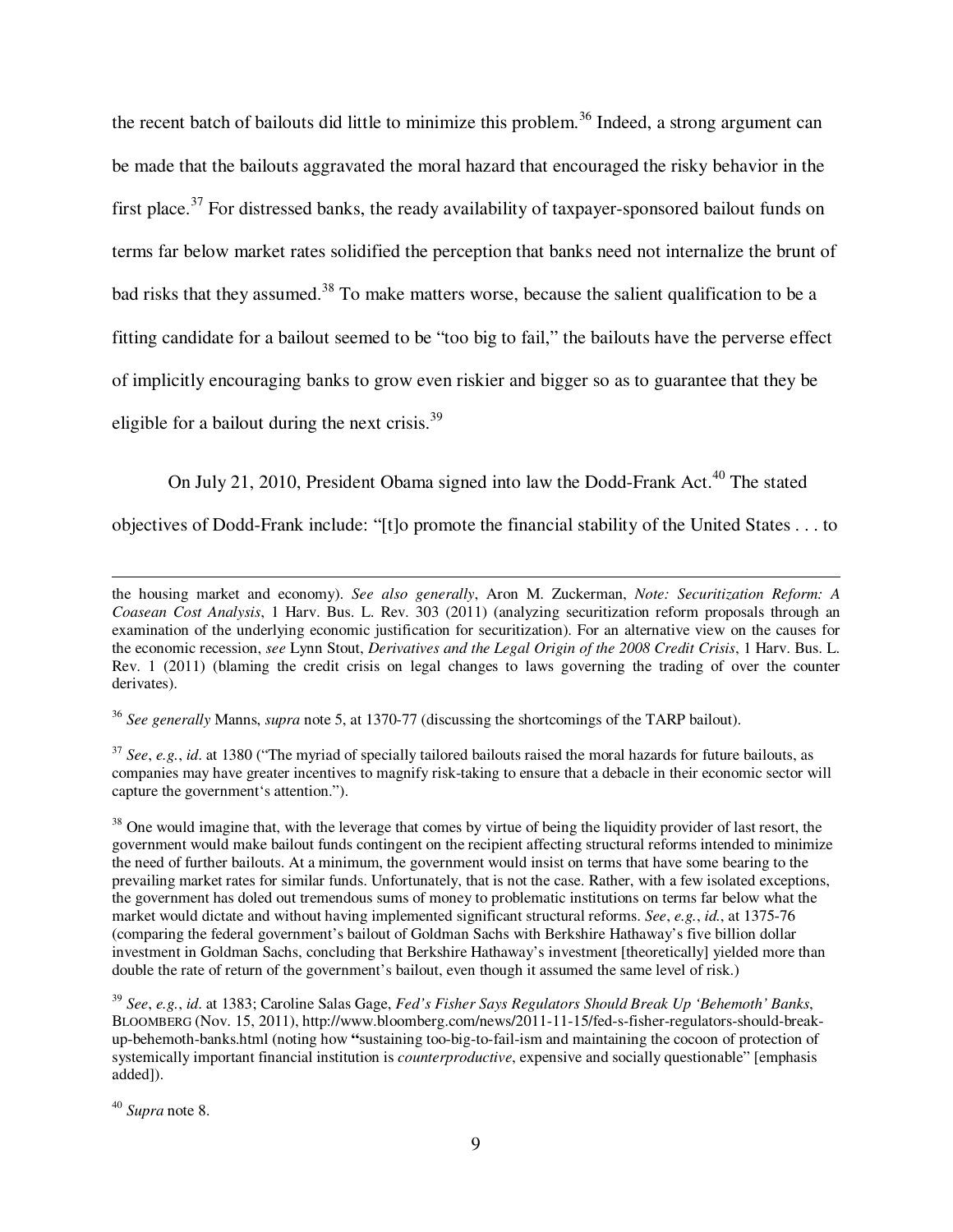end "too big to fail", to protect the American taxpayer by ending bailouts . . . ." To further these goals, Dodd-Frank placed significant restrictions on banks' availability to engage in risky practices. For example, Section 619 of the Act implements the so-called "Volcker Rule" that severely limits investments by banking entities in private funds of all types. Additionally, Dodd-Frank established the Financial Stability Oversight Counsel (FSOC). In addition to monitoring risks to the financial industry<sup>41</sup> and other responsibilities, the FSOC is granted the authority to determine whether a non-bank financial company will be subject to the supervision of the Board of Governors of the Federal Reserve System.<sup>42</sup> Dodd-Frank also created a new federal receivership process (the "Orderly Liquidation Authority" or OLA) and empowers the FDIC to unwind a distressed "covered financial company"<sup>43</sup> without forcing it into bankruptcy.<sup>44</sup> Supporters of Dodd-Frank claim that these grants of extraordinary regulatory power, amongst a host of other reforms,<sup>45</sup> will provide regulators with the tools to end the phenomena of too-bigto-fail financial institutions and should eliminate the necessity for future bailouts.<sup>46</sup>

<sup>44</sup> *Id*. at §§ 201–217.

<sup>41</sup> *See generally*, FINANCIAL CRISIS INQUIRY COMMISION *supra* note 35*.* 

<sup>&</sup>lt;sup>42</sup> Dodd-Frank Act § 120. The FSOC reaches this determination by considering if the non-bank financial institution may pose risks to the U.S. financial system as a result of its activities or in the event of its material financial distress. *Id*.

<sup>&</sup>lt;sup>43</sup> A "covered financial institutions" is an institution that poses a significant risk to the financial stability of the United States. *Id*. § 203.

<sup>&</sup>lt;sup>45</sup> For example, *id.* §171 instructs banking regulators to raise capital requirements for banks and systemically important financial institutions to ensure that "financial institutions hold sufficient capital to absorb losses during future periods of financial distress."

<sup>&</sup>lt;sup>46</sup> Sheila C. Bair, Chairman, Fed. Deposit Ins. Corp., Statement on Systemically Important Institutions and the Issue of "Too Big to Fail" before the Financial Crisis Inquiry Commission (Sept. 2, 2010), *available at* http://fdic.gov/news/news/speeches/chairman/spsep0210.html.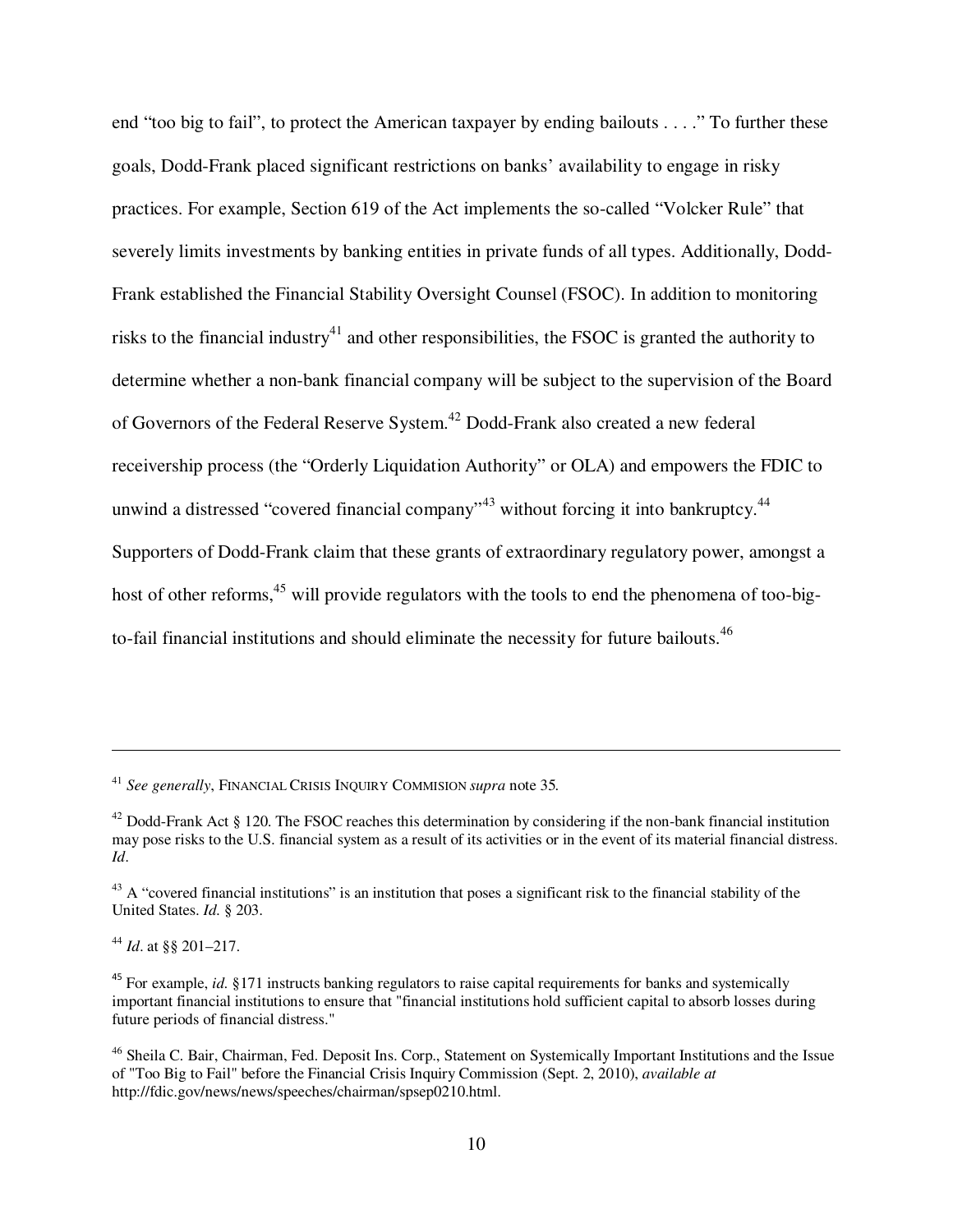#### Manns's FGIC and the Better Bailout

As with all ambitious regulatory initiatives, only time will tell Dodd-Frank's ultimate impact.<sup>47</sup> However, critics argue that, while its enactment was important, Dodd-Frank is "seriously flawed" as it is overly optimistic in dealing with too-big-to-fail and future bailouts.<sup>48</sup>

In particular, Professor Jeffrey Manns points out<sup>49</sup> that the success of the Dodd-Frank reforms hinges on the presumed efficacy of ex ante reforms to mitigate systemic risk and to, thereby, create an environment where bailouts of the financial sector are no longer the government's responsibility.<sup>50</sup> Manns argues that these reforms, therefore, fall short in several respects. First, they fail to acknowledge that federal bailouts of the financial sector may be inevitable in a financial crisis.<sup>51</sup> Second, because of Dodd-Frank's failure to concede that future bailouts may be unavoidable, it does not tackle the moral hazard problems amply illustrated during the recent bailout debacle.<sup>52</sup>

To fill the regulatory gap, Manns calls for the creation of an independent agency, the Federal Government Investment Corporation (FGIC). In the event that Dodd-Frank's ex ante reforms fails to prevent a systemically important financial institution (SIFI) from collapsing, the

<sup>47</sup> *See*, *e.g.*, *supra* note 9; Dakin Campell, *Fed 'Punted' on Capital, Liquidity Limits in Dodd-Frank Plan*, BLOOMBERG (Dec. 21, 2011), http://www.bloomberg.com/news/2011-12-21/fed-punted-on-capital-liquidity-limitsin-dodd-frank-plan.html.

<sup>48</sup> Edward F. Greene, *Dodd-Frank and the Future of Financial Regulation*, 2 Harv. Bus. L. Rev. Online 79, 79 (2011), http://www.hblr.org/2011/10/greene-symposium-dfa/.

<sup>49</sup> Manns, *supra* note 5, at 1382-83.

<sup>50</sup> *See, e.g.*, Sheila C. Bair*, supra* note 46.

<sup>51</sup> *See* Manns, *supra* note 5, at 1382-83.

<sup>52</sup> *Id*.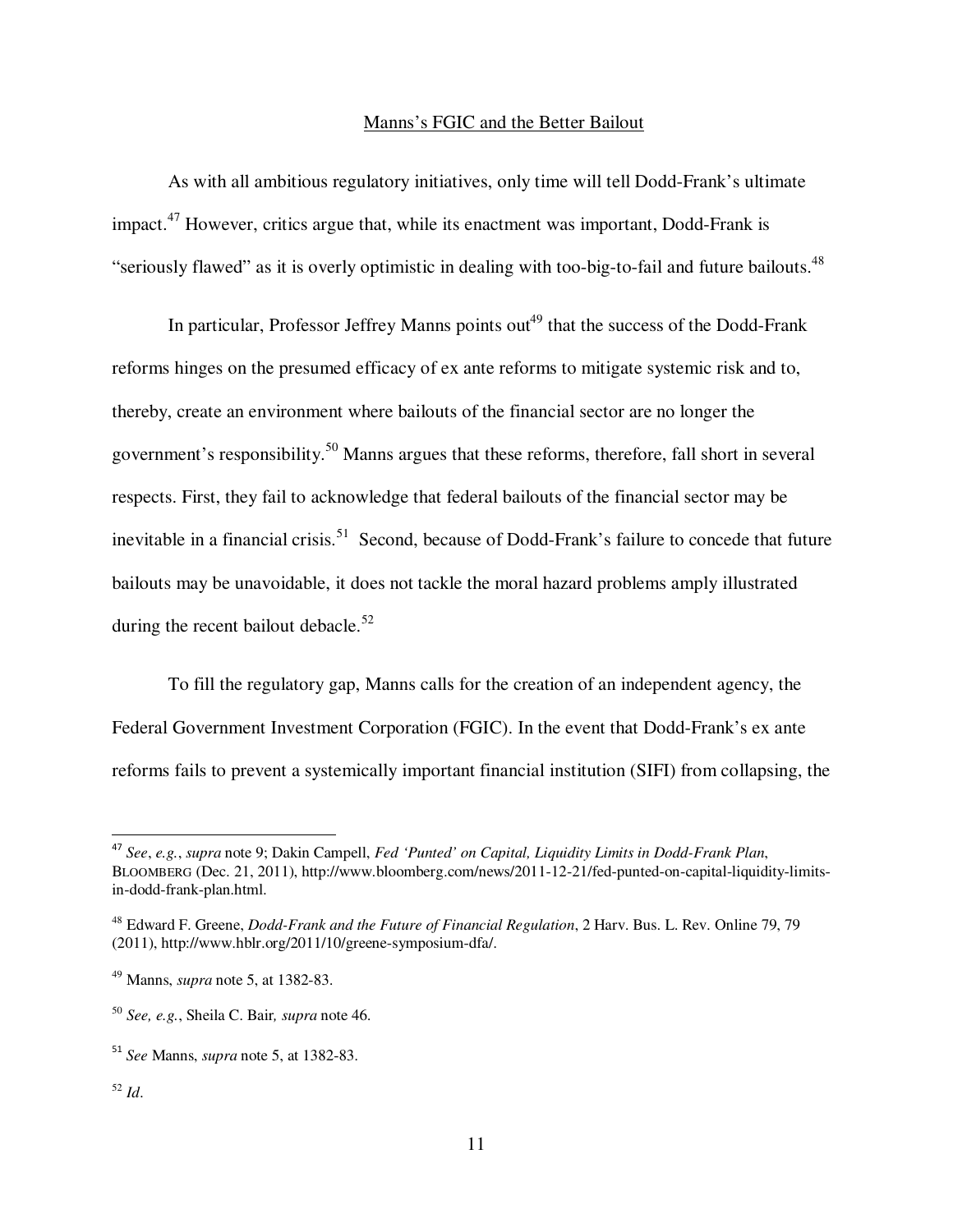FGIC would serve as an *investor of last resort*. <sup>53</sup> The FGIC would institutionalize the bailout process by conditioning government intervention on the recipient's agreement to affect structural changes aimed at forcing the failing institution to share long term risks and *returns* with taxpayers.<sup>54</sup> As an institutional investor with an eye on long term returns, the structural reforms imposed by FGIC can be deeper and more meaningful than the reforms currently mandated by Dodd-Frank.<sup>55</sup> Furthermore, by coercing the bailout recipient to internalize risk, the FGIC will minimize the moral hazards associated with bailouts.<sup>56</sup> The FGIC, therefore, provides a depoliticized way of proactively dealing with distressed SIFIs, minimizes moral hazard, and allows taxpayers to enjoy the profits generated by their tax-dollars.<sup>57</sup>

# The Heter Iska and the FGIC

As noted, the Heter Iska is a financial tool born out of necessity and is morally hazardous. Yet, by directly confronting problems these problems, the Heter Iska has proven to be workable solution for millions of observant Jews. Similarly, bailouts of distressed SIFIs are, for all practical purposes, a necessary form of government intervention.<sup>58</sup> Unfortunately, the current bailout process is associated with moral hazards of epic proportions. Manns's investor-oriented approach to bailouts acknowledges the inevitability of bailouts yet directly confronts the moral

<sup>54</sup> *Id*.

l

<sup>55</sup> *Id.* at 1391-92.

<sup>56</sup> *Id*. at 1389-92.

<sup>57</sup> *Id.* at n.22 and accompanying text.

 $53$  In contrast with the current role of the federal government as the liquidity provider of last resort and merely concerned with breaking even. *Id*. at 1384-88.

<sup>58</sup> Rodrigo Quintanilla,*The U.S. Government Says Support For Banks Will Be Different "Next Time"--But Will It?*, STANDARD & POOR'S, *available at* http://www.politico.com/pdf/PPM223\_7-12-11\_- \_the\_us\_government\_says\_support\_for\_banks\_will\_be\_different\_nexttime\_but\_will\_it\_071211.pdf (July 12, 2011)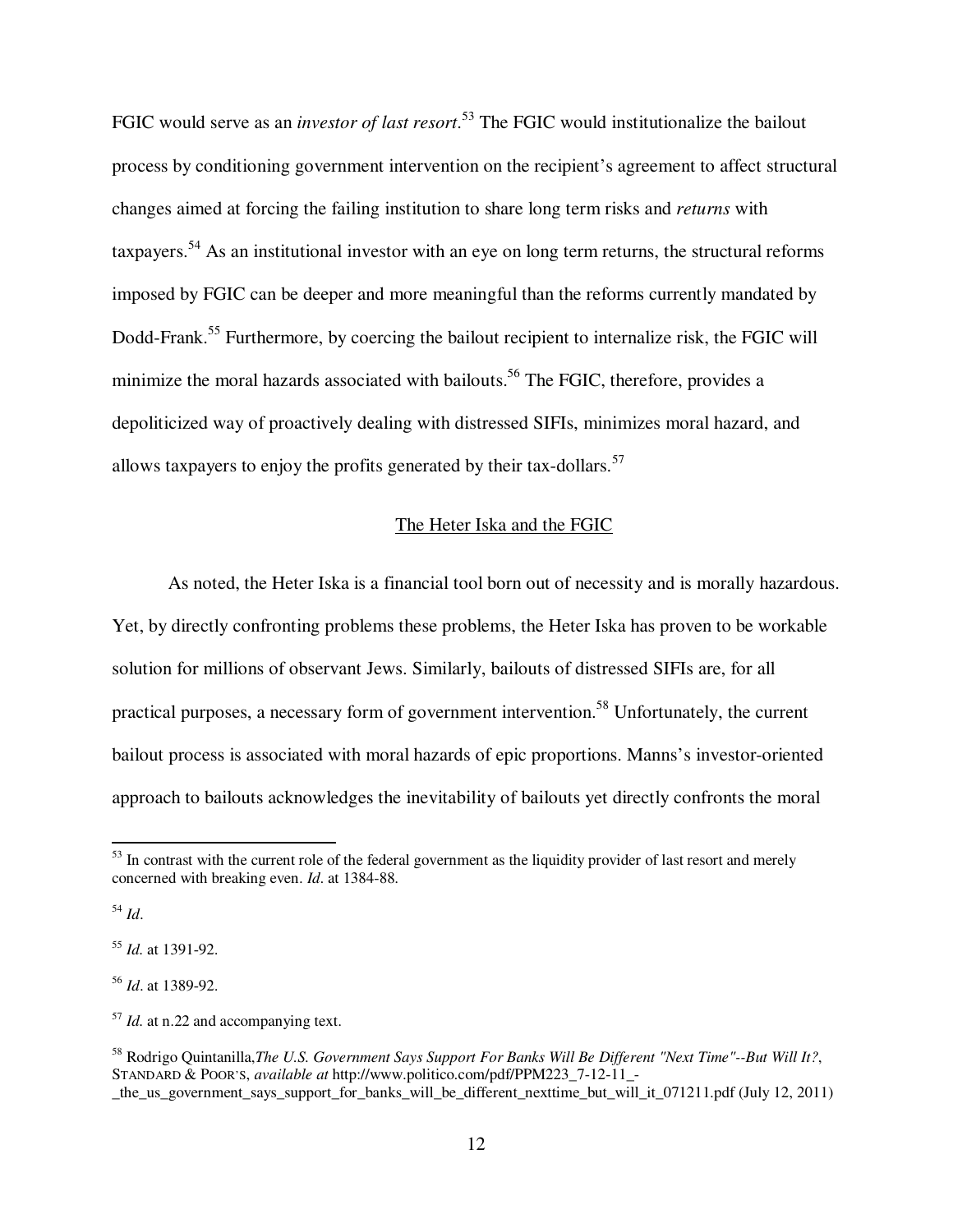hazard with common sense suggestions borrowed from the private sector. This allows the FGIC to be a workable solution for the American public as the Heter Iska is for the Halakhicly observant individual.

# Conclusion

Dodd-Frank's attempt to control systemic risk and eliminate the potential for future bailouts by imposing additional restrictions on the financial industry has been subject to withering criticism. A common critique of Dodd-Frank is its failure to address the possibility of future bailouts. Manns's FGIC proposal supplies a novel, yet common sense, solution to this regulatory gap. This Note attempts support the viability of a central premise in Manns's suggestion by drawing an analogy between the FGIC and the Heter Iska. Admittedly, any comparison between a private sector solution for a problem that affects several million people and a federal initiative aimed at systemically important financial institutions is necessarily imperfect. Nonetheless, the problems facing the American financial industry are sufficiently grave that it is worthwhile to draw an imperfect analogy if only to provide volume to a strong reform proposal.

13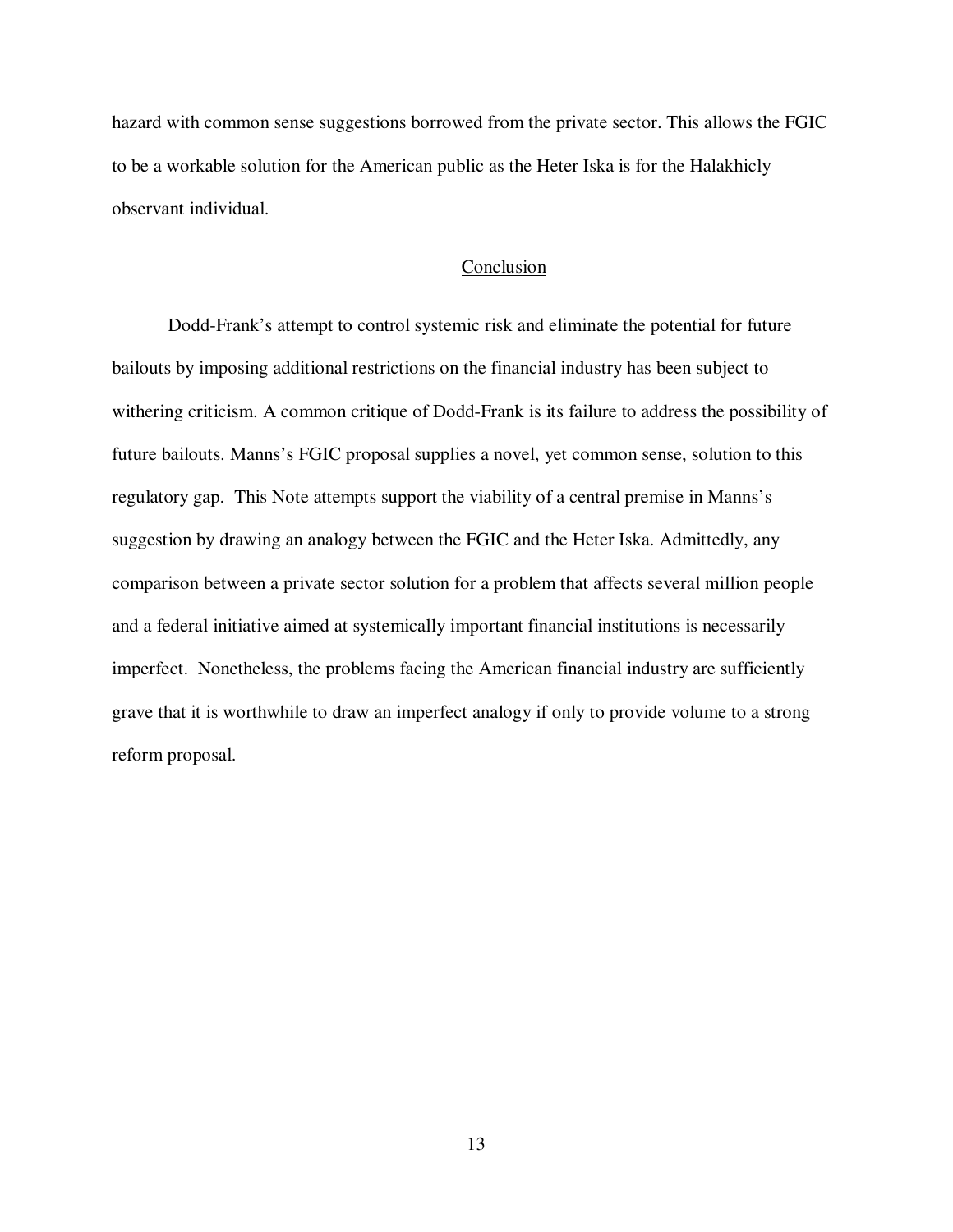# Exhibit A. Sample Heter Iska

#### AGREEMENT CONCERNING INTEREST ON LOANS

#### INTRODUCTION

 Jewish Religious Law strictly prohibits the paying or receiving of interest on loans made between Jews. However; monies are advanced in the course of a business transaction, an agreement may be entered into, whereby the provider and receiver of these funds are considered equal partners. This partnership is based upon the stipulation that, upon request, every loss must be proved by two trustworthy witnesses, and all profits verified by oath. All consequent profits or losses are then equally shared. However, in order to avoid these very stringent requirements, the provider of the funds, under this "Shtar Iska", agrees to waive his share of the profits in lieu of receiving a fixed percentage of the money advanced. This percentage is then considered profit, rather than interest on a loan. This agreement becomes effective when the receiver of the funds executes a form as set forth below.

# THE AGREEMENT

I, the undersigned, have received from [Lender], the sum of  $[\$$  [Sections 2], payable on [date loan is due], for the purpose of transacting business in connection with the real property located at [Address of property], in which profits and losses are to be equally shared. However, [Lender] has agreed that in lieu of such sharing of profits and losses, which would require substantiation of all losses by two trustworthy witnesses, and verification of all profits by oath, [Lender] shall accept my payment of an annual percentage interest rate of [twelve (12%)] percent, and waive all other profits which may be earned by the advanced funds. We have received a token payment of \$1.00 from [lender], for our efforts in connection with this undertaking.

 If this Iska agreement ever comes before a civil court it is the intent of the parties that the court construes this agreement as an ordinary loan agreement and enforces it as such.

SIGNED this \_\_\_\_\_\_\_\_ day of September, 2011

\_\_\_\_\_\_\_\_\_\_\_\_\_\_\_\_\_\_\_\_\_\_\_\_\_\_\_\_\_\_

[Borrower's name]